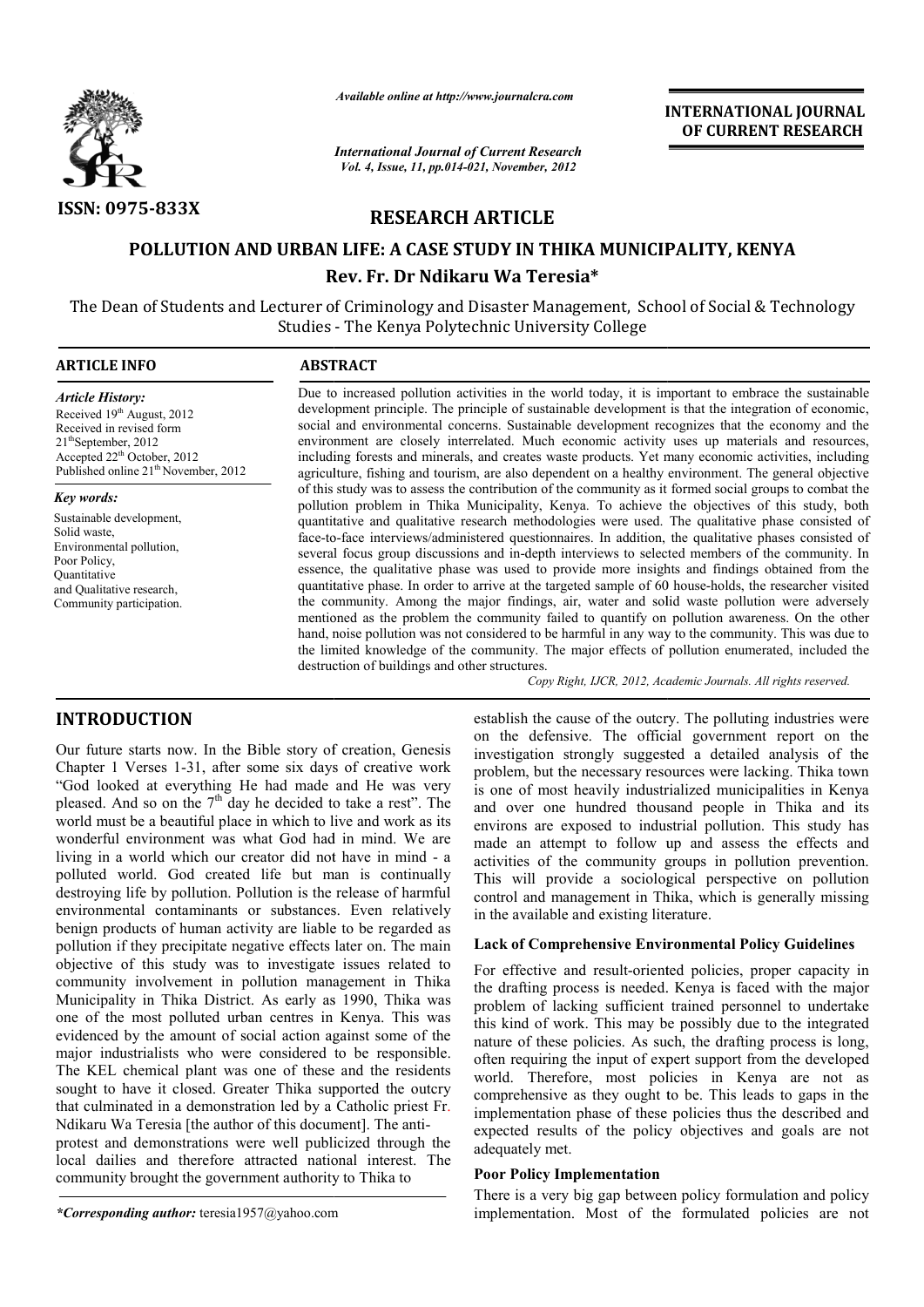effectively implemented. This is mainly attributed to the fact that governments have not been able to promulgate comprehensive legislation to deal with environmental protection. For proper implementation of these policies, there needs to be legal and institutional frameworks in place. This is a must. Poor funding of policy objectives implementation is one of the serious problems affecting environmental management efforts in Africa and Kenya is no exception. Due to economic depression in Kenya: Kenya government allocates little funds towards environmental protection. Despite donor funding, the finances are not adequately sustainable. This discourages efforts made to protect the environment through the proposed policy instruments. On the other hand, corruption and misuse of public funds, a characteristic of the Kenya government aggravated this problem further. A major rethinking is required for successful environmental implementation. More emphasis is being directed towards private sector involvement.

### **Public Attitude and Lack of Awareness**

The Africa general public attitude towards environmental protection is poor. In Kenya, the structural problems of poverty and unfavourable social attitudes can militate against well intended efforts in environmental protection. Public involvement in environmental protection can act as a good springboard for the success of the implementation of environmental policy in Kenya.

# **RESEARCH METHODOLOGY**

#### **Site Description**

The Makongeni communities residing around the Thika Municipality formed the target of study. Thika district has a population size of 647,000 with the majority living in Thika Municipality. Thika town has 120,000 people from various ethnic groups. Thika Municipality is located  $1^{0}05^{0}$  north of the equator. Thika Municipality is 45 kilometres away from Nairobi, Kenya's capital, and lies North East of the same. In 1910, the British Settlers who eventually established coffee and sisal plantations initially used this spot as a stopover. A railway line was later built to facilitate transportation of the farm produce. Makongeni Estate is located to the west of Thika Municipality and was chosen as the study area due to its proximity to the industrial belt (Thika District Development Plan, 1997).

## **Sampling**

Sampling serves the main purpose of avoiding bias in the selection of the sample and helps achieve a maximum accuracy for a given outlay of resources. In this study, a simple random sampling procedure was used to determine which family was to provide the person to be interviewed. The researcher also used purpose sampling; this will be based on the assumption that the researcher is capable of meeting the respondents who will supply the required information. These were chiefs, headmen and managers, local leaders and church leaders who in their opinion were able to supply the required information. In order to arrive at the targeted sample of 60 house-holds, the researcher visited the community. Therefore, the units of analysis were the individual units about which descriptive or explanatory statements were made. Individual community members were the most typical units for our research. We centred our analysis on the members of the community working in the factories and tenants to help us generate more evaluative data. This was more on their awareness, perception and attitude of the pollution in their locality.

# **METHODS OF DATA COLLECTION**

In-depth interview and focus group discussion (FGD) were used extensively to clarify the major ideas obtained from the quantitative phase (questionnaires). The questionnaire was a set of questions of open or closed types together with spaces for filling in the responses. The use of the questionnaires guaranteed confidentiality and control over the interview environment. A focus group discussion was convened to obtain further qualitative data to support existing gaps in the quantitative data collected. The focus group discussion is important because, the respondents showed points of agreement and disagreement covering the study variables that were not well captured in the in-depth interview. The in-depth interviews (face-to-face) consisted of discussions on specific topic with selected key informants (elders, headmen, councillors, chairmen of various groups) to obtain more information. Discussion with key informants entailed formal and informal interviews. These interviews were important because; they generated individual opinion, feeling and perception about the topic of pollution, which might not have been captured in the structured interview. The secondary sources were reviewed from various books, internet data, newspapers, video, magazines, journals, periodicals and reports, especially from United Nations, World Bank and World Health Organization. The Library research will also involve the analysis of historical records that are recorded notes; photographs, tapes and films will be analyzed.

### **Data Analysis**

After the fieldwork, the data collected was categorized under quantitative and qualitative data. The quantitative data contained information on numerical values of respondents while qualitative data consisted of respondents' views and opinions on the study. Having collected data from the primary sources quantitative data was put into a spread-sheet manually and then exported to Statistical Package for Social Science (SPSS) programs. SPSS was used to organize, analyse and present statistical data. These packages designated to provide high-speed statistical analysis of data by the computer.

#### **Data Presentation**

### **Sample Characteristics**

The following subsection details the demographic characteristics of the sample with a view to looking at the possible causes of variations in views and response as far as pollution prevention is concerned.

### **Sex Distribution**

This study was carried out from a random sample of 60 households, 60% and 40% were males and females respectively. This proportion does not differ very much from the 57% -43% distribution by gender data provided by the Central Bureau of Statistics on the results of the 1999 Kenya population and housing census. However the sex ratio indicates that Thika Municipality is predominantly male.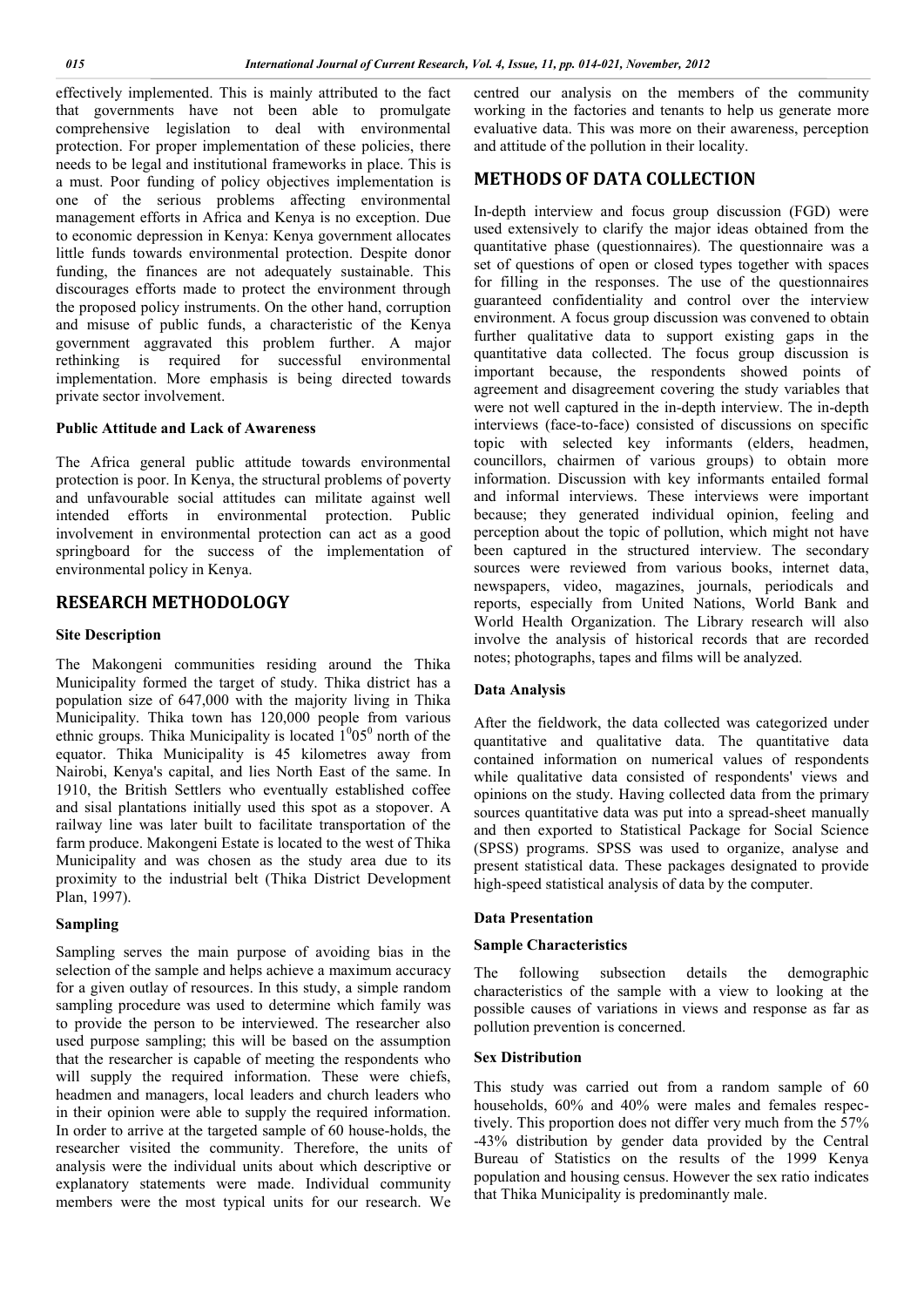

Figure 1: Sex

#### **Age Groups**

From the sample characteristics achieved from this survey, 13% of the respondents were 15-20 years of age at the time. 33% were between 21 and 26 years. 40% ranged between 27 and 32 years while another 13% were between 33-38 years. As such, the Thika Municipality constitutes a young opulation. From the random sample no person over 50 years was included in the sample frame.



Figure 2: Age

#### **Educational Attainment**

Literacy levels indicated were fairly high with respect to the level of educational attainment.



**Figure 3: Highest Level of Education**

For example, 10% of all the respondents had primary school education certification. 60% had either not finished or finished high school. A further 27% had pursued post secondary education in polytechnics and diploma offering colleges. Only 3% had university education.

### **Marital Status**

From the findings of this study, 50% of the respondents were married, 48% were single. Only 2% indicated that they were single parents.



**Figure 4: Marital Status** 

#### **Employment**

Inspite of Thika Municipality being an industrial town, unemployment still looms heavily. In essence 12% of all interviewed respondents were employed in the public sector. 15% were privately employed, a further 30% were self-employed while the majority (43%) were unemployed.



**Figure 5: Employment Status** 

#### **Religious Affiliation**

The religious affiliation of the sample is not very diverse, considering the fact that the majority are Christians (96%). Actually 36% stated that they were Cathoiic, 60% Protestants. 2% indicated that they were Seventh Day Adventists while another 2% indicated that were Muslims.

### **Residence**

Thika Municipality consists of several residential estates having different population sizes. For example, this study achieved a 50% sample representation of Makongeni estate residents. 17% were from Umoja, 25% were from Kiboko while only 8% were landless.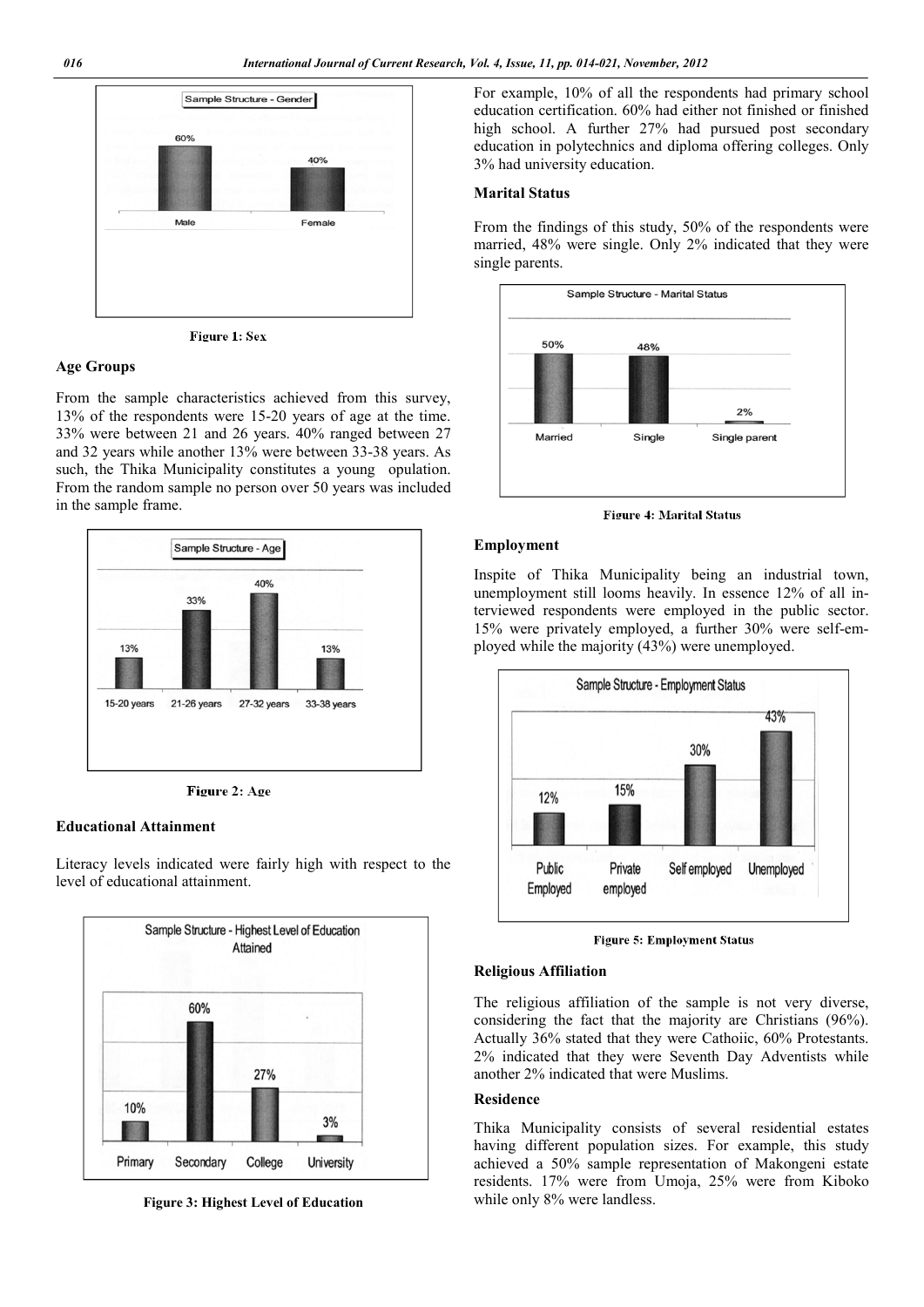

Figure 6: Religious Affiliation



**Figure 7: Residential Estates** 

# **Assessment of Available Information**

Information is essential in any decision making process in any society. There are various channels by which the community can gain access to vital information. This study evaluated the sources of information available of Thika Municipality residents with a view of establishing a link between their perception and actions as it concerns the pollution problem. Residents of Thika Municipality are quite diverse in the way they obtain general information. In this case general information constitutes daily news and events and other informative issues. They rely mainly entirely on the mass media for information. A total of, 78% of the respondents stated that they obtained information from watching programs on the television, which largely included current affairs programs and daily news. 97% actually indicated that they obtain information via the use of radios. 73% of the respondents interviewed indicated that they have access to newspapers, which provide them with current information. 25% indicated that magazines also constituted their source of general information.

Only 12% mentioned that they attended barazas regularly at the local administrative offices to be briefed about community related issues. In terms of the source of information obtained most often, 28% answered in favour of television, 73% in favour of radios while only 3% indicated the reading of newspapers and magazines. Radio therefore is the most relied upon media of obtaining current information not the use of television and print media. Asked which source of information was used in the previous week, 32% indicated television, 65% radios and 2% newspapers. This study was also interested in generally establishing the major sources of information on environmental news. This was important in assessing whether the information obtained had any environmental utility. About 33% indicated that they obtained general environmental

information via the televisions, 50% indicated in favour of radio while 10% indicated the reading of newspapers. Those who obtained information via other methods only constituted 5% of these magazines (2%) and other sources (3%). The radio emerged as the most popular mode of obtaining information even about environmental news. However, the use of electronic media in obtaining information about Thika Municipality's environmental situation is low. A new dimension in information availability and dissemination is evident. This is via verbal communication. However this does not feature highly amongst other information sources. Altogether, the availability of information on pollution problems in Thika is a key factor in awareness creation about the severity of the problem. This is expected to yield high awareness levels of the looming pollution disaster in Thika.

#### **Pollution Awareness**

This study aimed at quantifying general awareness issues as it concerns pollution in Thika Municipality. Awareness assessment was seen to be a major factor in establishing community response to this problem. It was found out that 98% of the residents claimed to be aware of pollution problems in Thika. Only 2% indicated that they were not aware of any pollution related problems in Thika Municipality. The latter may constitute new residents within the town. In addition respondents were asked to indicate the different types of pollution they knew about and the ones currently being experienced in Thika Municipality The results indicate that 97% of the respondents are aware of water pollution problems, 90% are aware of air pollution, 97% are aware of solid waste pollution while only 55% are aware of noise pollution.



**Figure 8: Pollution Awareness Levels** 

From the residents' perspective, the results provided above show water pollution to be the most familiar type of pollution, together with solid waste. Air pollution is also known but by a slightly lower percentage. Noise pollution is the least known. Water pollution is known due to industrial activities in Thika. For example, most leather industries release their tannery effluence into the nearby rivers, which supply the local residents with domestic water especially during dry seasons. Likewise solid waste pollution is equally familiar due to the fact that most industries do not adhere to the local authority's regulations on dumping solid waste at designated areas. Instead, some industries dump this waste near residential areas. In addition, there is a lot of domestic solid waste in the residential areas mostly in polythene bags. This has affected the general cleanliness of estates. Noise pollution is least known. This is due to the fact that very few residents live next to heavy industries with noisy machinery. The residents do not consider motor vehicle noise as being a type of pollution.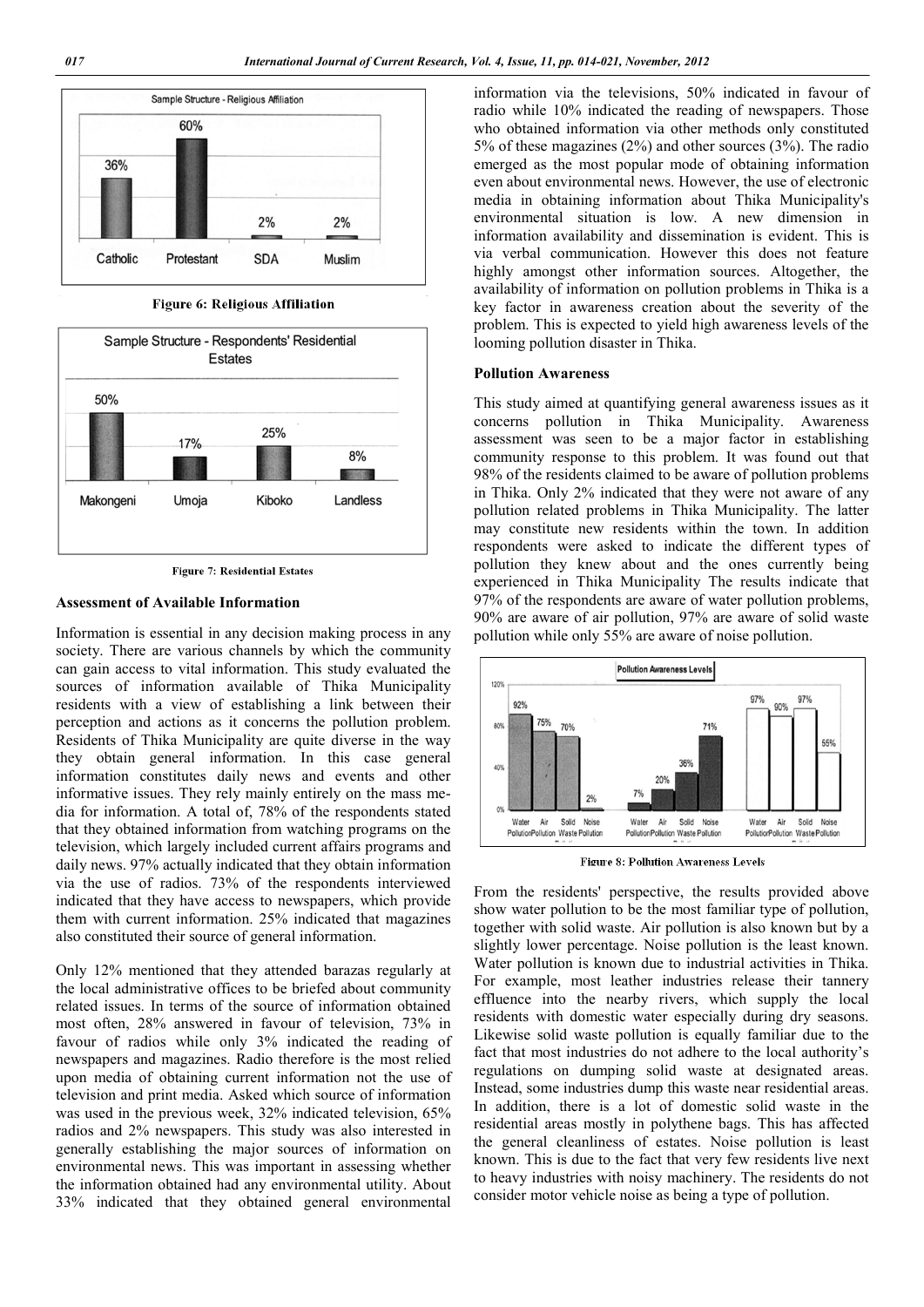|             | Totals |      | Gender         |                |           | Age            |           | Highest Level of Education |         |            |  |
|-------------|--------|------|----------------|----------------|-----------|----------------|-----------|----------------------------|---------|------------|--|
|             |        | Male | Female         | $15-20$        | $21 - 26$ | 27-32          | $33 - 38$ | Secondary                  | College | University |  |
|             |        |      |                | vears          | years     | vears          | vears     |                            |         |            |  |
| Total       | 11     | 9    | $\mathfrak{D}$ | $\overline{c}$ |           | 4              | 2         | 6                          | 4       |            |  |
|             | 100%   | 82%  | 18%            | 8%             | 27%       | 36%            | 18%       | 55%                        | 36%     | 9%         |  |
| Less than   | 3      | 3    | $\Omega$       | $\theta$       | 3         | $\theta$       | $\Omega$  |                            | 2       | $\theta$   |  |
| one year    |        |      |                |                |           |                |           |                            |         |            |  |
|             | 27%    | 27%  | $0\%$          | $0\%$          | 2%        | $0\%$          | $0\%$     | 9%                         | 18%     | $0\%$      |  |
| Between 1   | 5      | 3    | 2              | $\overline{c}$ | $\theta$  | $\mathfrak{D}$ |           | 4                          |         | $\theta$   |  |
| and 3 years |        |      |                |                |           |                |           |                            |         |            |  |
|             | 45%    | 27%  | 18%            | 18%            | $0\%$     | 18%            | 9%        | 36%                        | 9%      | $0\%$      |  |
| Between 4   | 3      | 3    | $\theta$       | $\theta$       | $\theta$  | $\mathfrak{D}$ |           |                            |         |            |  |
| and 6 years |        |      |                |                |           |                |           |                            |         |            |  |
|             | 27%    | 27%  | $0\%$          | $0\%$          | $0\%$     | 18%            | 9%        | 9%                         | 9%      | 9%         |  |

# **Table 1. Duration of Involvement with a Community Based Organization**

# **Table 2. Position of Membership**

|           | Totals |          | Gender   |          |                | Age      |               | Highest Level of Education |          |            |  |
|-----------|--------|----------|----------|----------|----------------|----------|---------------|----------------------------|----------|------------|--|
|           |        | Male     | Female   | $15-20$  | $21 - 26$      | 27-32    | $33 - 38$     | Secondar                   | College  | University |  |
|           |        |          |          | vears    | vears          | vears    | vears         | v                          |          |            |  |
| Total     | 11     | 9        | 2        | 2        | 3              | 4        |               | 6                          | 4        |            |  |
|           | 100%   | 82%      | 18%      | 18%      | 27%            | 36%      | 18%           | 55%                        | 36%      | 9%         |  |
| Chairman  |        |          | $\theta$ | $\theta$ |                | 0        | $\Omega$      | $\theta$                   |          | $\theta$   |  |
|           | 9%     | 9%       | $0\%$    | $0\%$    | 9%             | $0\%$    | $0\%$         | $0\%$                      | 9%       | $0\%$      |  |
| Secretary |        | 0        |          | $\theta$ | $\theta$       |          | $\theta$      |                            | $\theta$ | $\theta$   |  |
|           | 9%     | 0%       | 9%       | 0%       | $0\%$          | 9%       | 0%            | 9%                         | $0\%$    | 0%         |  |
| Treasurer |        | $\Omega$ |          |          | $\theta$       | $\theta$ | $\Omega$      |                            | $\Omega$ | $\Omega$   |  |
|           | 9%     | 0%       | 9%       | 9%       | $0\%$          | $0\%$    | 0%            | 9%                         | $0\%$    | 0%         |  |
| Member    | 8      | 8        | $\theta$ |          | $\overline{c}$ | 3        | $\mathcal{L}$ | 4                          | 3        |            |  |
|           | 73%    | 73%      | $0\%$    | 9%       | 8%             | 27%      | 18%           | 36%                        | 27%      | 9%         |  |

# **Table 3. Importance of Community Participation in Pollution Management**

|           | <b>Totals</b> |                | Gender      | Age       |                |           |           | <b>Highest Level of Education</b> |          |          |            |  |
|-----------|---------------|----------------|-------------|-----------|----------------|-----------|-----------|-----------------------------------|----------|----------|------------|--|
|           |               |                | Male Female | $15 - 20$ | $21 -$         | $27 - 32$ | $33 - 38$ | Primary                           | Secondar | College  | University |  |
|           |               |                |             | years     | 26             | vears     | years     |                                   |          |          |            |  |
|           |               |                |             |           | vears          |           |           |                                   |          |          |            |  |
|           | 60            | 36             | 24          | 8         | 20             | 24        | 8         | 6                                 | 36       | 16       | 2          |  |
|           | 100%          | 60%            | 40%         | 13%       | 33%            | 40%       | 13%       | 10%                               | 60%      | 27%      | 3%         |  |
| Very      | 51            | 29             | 22          | 8         | 18             | 19        | 6         | 5                                 | 29       | 15       | 2          |  |
| Important |               |                |             |           |                |           |           |                                   |          |          |            |  |
|           | 85%           | 48%            | 37%         | 13%       | 30%            | 32%       | 10%       | 8%                                | 48%      | 25%      | 3%         |  |
| Important | 6             | 4              | 2           | $\Omega$  | $\theta$       | 5         |           |                                   | 5        | $\theta$ | $\theta$   |  |
|           | 10%           | 7%             | $3\%$       | $0\%$     | $0\%$          | 8%        | $2\%$     | 2%                                | 8%       | $0\%$    | $0\%$      |  |
| Neutral   | 2             | $\overline{c}$ | $\theta$    | $\Omega$  | $\overline{2}$ | $\Omega$  | $\Omega$  | $\Omega$                          |          |          | $\Omega$   |  |
|           | 3%            | 3%             | $0\%$       | $0\%$     | 3%             | 0%        | 0%        | $0\%$                             | 2%       | 2%       | $0\%$      |  |
| Slightly  |               |                | $\theta$    | $\Omega$  | $\Omega$       | $\theta$  |           | $\theta$                          |          | 0        | $\Omega$   |  |
| Important |               |                |             |           |                |           |           |                                   |          |          |            |  |
|           | 2%            | 2%             | $0\%$       | $0\%$     | $0\%$          | 0%        | $2\%$     | 0%                                | 2%       | $0\%$    | $0\%$      |  |
| Mean Rank | 1.22          | 1.31           | 1.08        | 1.00      | .20            | 1.21      | 1.50      | 1.17                              | 1.28     | 1.13     | 1.00       |  |

|  | Table 4. Attitude Measurement on Selected Pollution Issues in Thika Municipality |  |  |  |  |  |  |
|--|----------------------------------------------------------------------------------|--|--|--|--|--|--|
|--|----------------------------------------------------------------------------------|--|--|--|--|--|--|

|                                                                | Total   | <b>Strongly Agree</b> | Agree | Neutral        | Disagree       | Strongly<br>Disagree | Mean Rank |
|----------------------------------------------------------------|---------|-----------------------|-------|----------------|----------------|----------------------|-----------|
| Pollution is a big problem in Thika<br>Municipality            | 60      | 46                    | 9     | 3              | $\overline{2}$ | $\Omega$             | 1.35      |
|                                                                | 100 %   | 77%                   | 15%   | $5\%$          | 3%             | $0\%$                |           |
| Industries are major polluters                                 | 60      | 34                    | 17    | $\overline{7}$ | $\overline{c}$ | $\Omega$             | 1.62      |
|                                                                | $100\%$ | 57%                   | 28%   | 12%            | 3%             | $0\%$                |           |
| Pollution is also got from domestic fuel<br>consumption        | 60      | 9                     | 20    | 22             | 9              | $\theta$             | 2.52      |
|                                                                | $100\%$ | 15%                   | 33%   | 37%            | 15%            | $0\%$                |           |
| Thika is polluted because the local<br>government does nothing | 60      | 29                    | 11    | 14             | 4              | $\overline{2}$       | 1.98      |
|                                                                | 100 %   | 48%                   | 18%   | 23%            | 7%             | 3%                   |           |
| If pollution in Thika is not checked it<br>could be a disaster | 60      | 56                    | 3     |                | $\theta$       | $\theta$             | 1.08      |
|                                                                | $100\%$ | 93%                   | 5%    | $2\%$          | $0\%$          | $0\%$                |           |
| Pollution problem in Thika<br>Municipality is still increasing | 60      | 43                    | 13    | 3              |                | $\theta$             | 1.37      |
|                                                                | 100 %   | 72%                   | 22%   | 5%             | $2\%$          | 0%                   |           |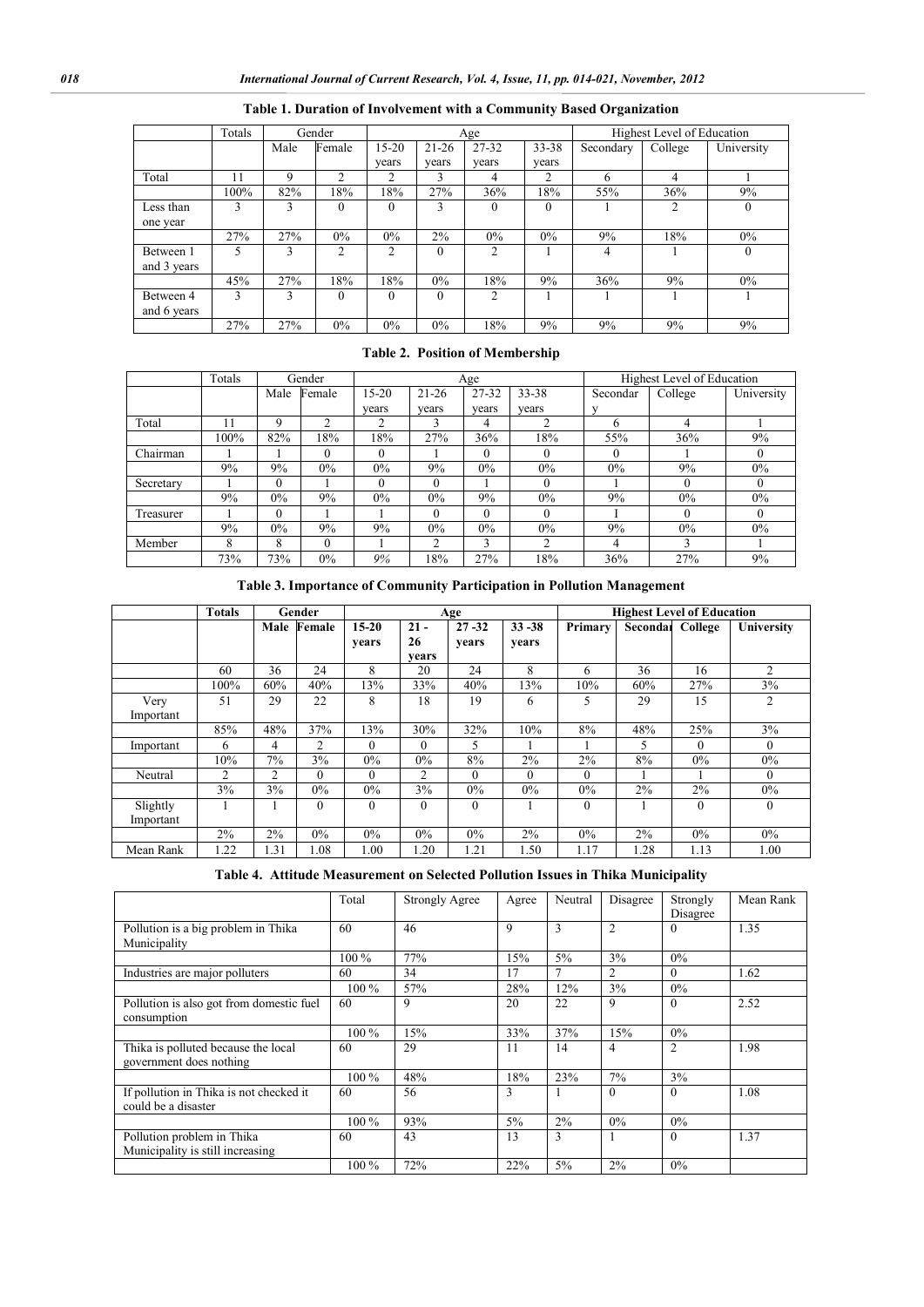## **Perceptions of Different Types of Pollution**

In addition to establishing the awareness levels of different types of pollution in Thika Municipality this study also established how the residents perceived the problems related to them. In terms of their perception with respect to the worst type of pollution in Thika, the respondents answered as follows: water pollution (32%), air pollution (42%), 23% solid waste pollution. A further 3% indicated that noise pollution was the worst in the area. Air pollution once was considered as being very detrimental to public health in the region as mentioned extensively in FGDs. The respondents were asked to indicate the type of pollution that required immediate attention. A total 55% mentioned water pollution, 57% mentioned air pollution, and 53% solid waste pollution while only 3% indicated that noise pollution required immediate attention. In terms of severity of the types of pollution in Thika, the respondents were asked to rate the severity along a 5-point semantic differential scale ranging from not severe (score 1) to very severe (score 5). Water pollution was seen to be the most severe with a mean rank of 3.15. Air pollution was second with a mean of 3.05. Solid waste pollution had 2.75 while noise pollution had 1.19. Water and air pollution have emerged as the most severe. This is consistent with the views shared in the focus group discussions. Air pollution on the other hand is viewed as the worst type of pollution while solid waste pollution affects the residents most. Water pollution was viewed to be the one that requires immediate attention.

#### **Sources of Pollution**

Pollution awareness goes hand in hand with knowledge on the sources of the pollution. The residents gave varied responses and ideas when asked about the sources of pollution they knew of. An overwhelming majority of 92% knew about industrial fumes, 67% mentioned industrial effluence, 3% mentioned stoves and firewood, 78% mentioned domestic waste, 20% knew of hospital refuse while 97% mentioned sewage waste water. In addition, the respondents were asked to indicate what they considered to be the source that contributes highly to environmental pollution in Thika. They answered as follows: 32% indicated that industrial fumes were most lethal, 12% industrial effluence, 18% domestic waste while only 2% sewage as the one that contributes highly to environmental pollution in Thika municipality.

### **Perceptions about the Major Effects of Pollution**

The respondents reported several problems such corrosion and destruction of structures. About 30% of the respondents indicated that air pollution in Thika is characterized by the emission of noxious gases. These gases when mixed with water vapour in the atmosphere form different kind of acids that rain back on to the surface of the earth. These acidic droplets land on tin roofs and other structures. From observations, most tin roofs of Thika municipality are brown in colour due to rust and corrosion resulting from the acidic droplets on the roofs. This reduces the durability of the tin roofs. This view accounted for 30% of all responses.

### **Increase in the Incidence of respiratory illnesses** and **other Infections**

From among the responding residents 92% mentioned that they suspect a relationship between respiratory illnesses and incidence of air pollution. A study from KENGO indicated that for the last 15 years, medical records have shown an increase in outpatients suffering from respiratory disorders, which is attributed to both domestic (in t door) and industrial (outdoor) pollution. General demographic information from Thika municipality indicates an increase in mortality rates both for human beings and livestock, which is generally associated with pollution. For example, 17% mentioned livestock mortality, 12% human mortality and 5% infant mortality to have risen with all types of pollution being perceived as the major cause for the increase in the mortality rates. Diseases and ailments that directly emanate from pollution such as cholera outbreaks, significantly impact on mortality rates (human).

#### **Destruction of Crops and Vegetation**

This view was registered by only 2% of all the respondents. They claimed that pollution in Thika has had negative impact on agricultural production and other vegetation. Some respondents even claimed that some vegetation near the chemical industries withered and dried possibly due to the effluence.

### **Institutional Capacity for Pollution Prevention in Thika Municipality**

Due to the increase in pollution levels in Thika Municipality attempts have been made by relevant organizations to control and manage it. This study was interested in obtaining the perceptions of the respondents in relation to the relevance of the existing institutions in pollution prevention control and management.

#### **Awareness of Institutional Organizations**

The respondents were asked to mention what organizations they were aware of that operated public related functions in the areas. As many as 98% were aware of the local authorities as represented by the municipal council, 37% acknowledged knowing women and youth interest groups, Another 7% indicated their knowledge about active community based organizations in the area, 3% identified some nongovernmental organizations active in the area, 8% were aware of a few international organizations that ran projects within the municipality, 52% indicated religious groups while a further 13% mentioned other small private organizations. In reference to the awareness of the above institutions that play key developmental roles in the com-munity, this study further investigated how the residents perceive their participation in pollution control among other important activities.

### **Perception of Institutional involvement in Pollution control**

In terms of aiding in pollution control 90%, of the respondents acknowledged the efforts made by the local authorities. Asked to state the institutions, which they felt should be in charge of pollution management in Thika Municipality, 98% (majority) indicated that municipal council should be in charge. 13% mentioned women and youth groups, 10% mentioned NGOs, 7% mentioned international institutions, while 12% thought that religious groups should take an upper hand. In relation to the organizations that have been given mandate to manage pollution, 95% indicated that local authorities are the government's wing in providing basic social capital such as clean living environments and other services. Only 5% thought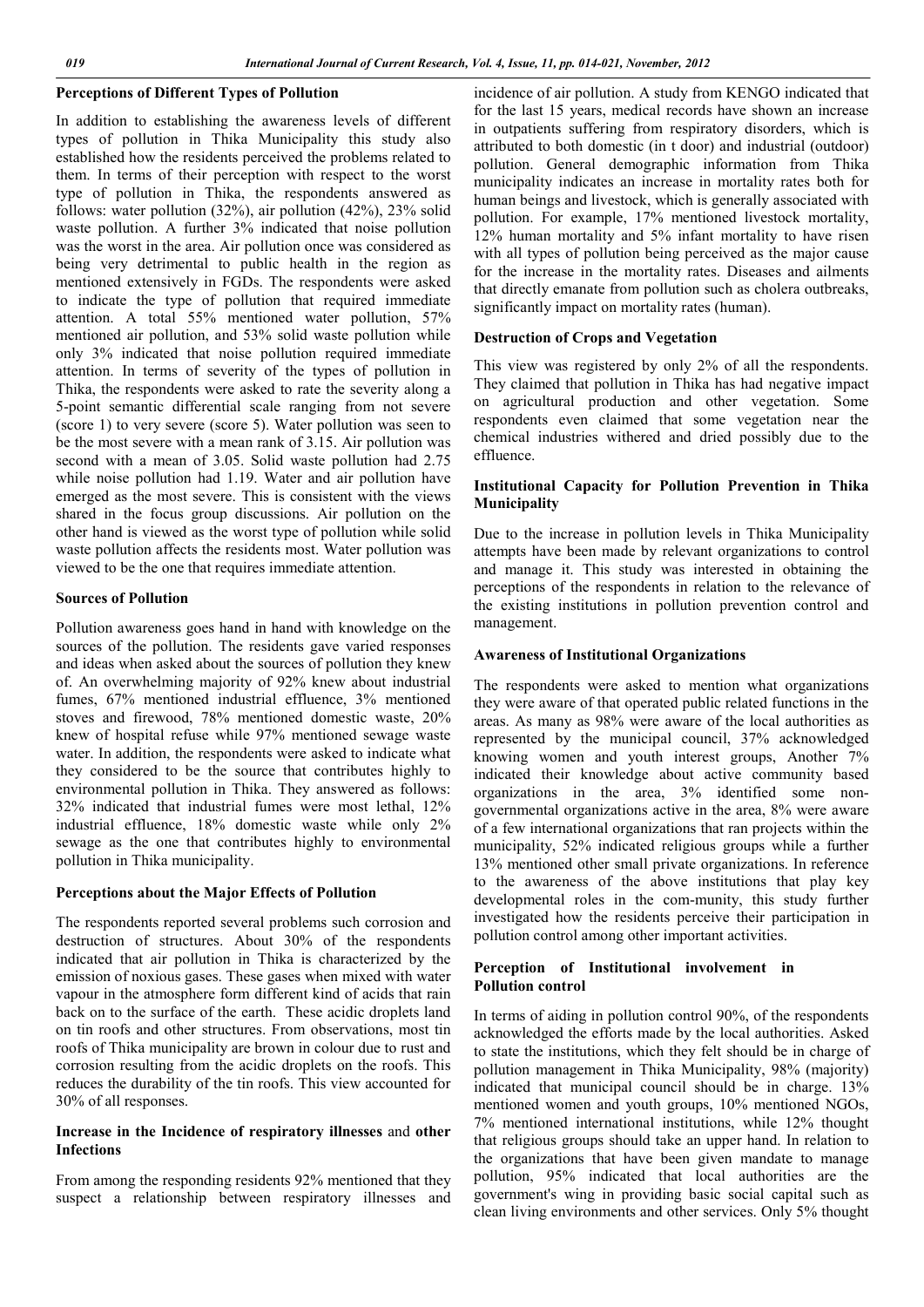that this mandate rested on other institutions other than the Municipal Council. In addition to the perceptions reported above the respondents were also asked to indicate which organization had so far made the greatest efforts in pollution control and prevention. 57% indicated that local authorities had so far made the greatest efforts. Women and youth groups were only mentioned by 5%, of all respondents. Religious groups were thought to have made great efforts by 5% of all respondents while 7% of all respondents indicated private organizations.

# **Community Participation in Pollution Prevention in Thika Municipality**

The membership of the residents in an environmental management related Community Based Organization is very low. Actually, only 18% of the residents belong to one of the five available groups. In terms of gender representation in membership: 25% of all males and only 8% of all females belong to one of the groups. Age wise, 25% of people aged between 15-20 yrs, 15% of 21-26yrs, 17% of 27-32yrs and 25% of 33-38yrs belong to one of the CBOs managing pollution in Thika Municipality. In terms of educational background, none with primary school educational certification belongs to a group. 17% with secondary education, 25% with college education and 50% with university education belong to a group. Majority of the respondents who claimed to be members of a Community Based Organizations has been involved in them for a considerably long time. 27% have been members for less than 1 year, 45% have been involved in a period ranging from 1 to 3 years. A further 27% have been in the groups for over 4 years.

Table 4 shows the variation in the duration of involvement with a CBO regarding gender, age and highest level of education. It seems that more males than females have been involved in the CBOs. Another finding is that people between age 21 and 32 seem to be the most active in CBO participation. Also the education level seems to influence participation in the sense that more years in school are related to less involvement in Community Based Organizations.This becomes evident from the 73% mentioned in non-official positions. The remaining official positions: Chairman, treasurer and secretary represent less than 10% of the respondents. As shown in the table above males occupy the official positions. Age does not seem to offer any large variations as far as positions held are concerned. Further still, education level has little importance with positions held within the Community Based Organizations.

# **Community Participation in Pollution Management**

When asked to give their opinion on the importance of community participation in management 85% of the members thought it to be very important, 10% thought that it was important while 2% did not have an opinion. A further 2% thought that it was slightly important. Basically according to findings, community participation is viewed as being very important. The mean rating on the importance variable for all groups is less than 1.5. This means that community participation is ranked highly as being a very vital component in community welfare.

# **Mechanisms Employed by Community Based Organizations**

This study also aimed at establishing the views of the residents as it concerns the mechanisms used for pollution prevention and managed by the Community Based Organizations: 45% of the respondents identified estate cleanups, 28% peaceful demonstrations against the industrialists who are key sources of pollution, 20% that awareness creation and advocacy for environmental protection was another mechanism. Giving environmental education information to schools and other institutions showed concern by 12%. Environmental projects design and implementation and the soliciting of environmental development funds were mentioned by 5%.

# **General Attitudes to Pollution Problem in Thika Municipality**

In this study, some general statements were developed to measure the attitudes of Thika Municipality's residents towards pollution in their environment. The table below shows the attitude measurements and the mean ranks of the respondents.

# **DISSCUSION**

# **Summary, Conclusions and Recommendations**

This section provides a summary of the findings that emanated<br>from this study and subsequent conclusions and study and subsequent conclusions and recommendations made. Awareness of general pollution in Thika Municipality is generally high (98%) basically due to observation of current pollution events in the area. However new residents in the community could possibly account for the remaining 2% that are unaware. Water, air, and solid waste pollution are well known. This is due to the fact that they affect the residents directly. On the other hand noise pollution is little known being embedded in people's lives as a way of life and perceived as a mild disturbance but not as a kind of pollution. Many residents do not consider noise to be pollution. In terms of the major sources of pollution in Thika, industrial fumes featured prominently. Municipal sewage on the other hand is equally known as industrial effluence. Domestic waste also featured but not as prominently as the ones stated above. Very few of the residents were aware of any kind of pollution from hospital sources.

Water pollution on the other hand is the one that is currently causing a lot of concern even though air pollution also featured prominently. Historically, air pollution was seen to be the key issue of main concern. However shifts in perceptions have occurred since. Noise pollution on the other hand is not perceived as a problem to the residents. It seems that noise pollution in the area is tolerated and is also seen to have no adverse effects on the residents. According to the residents, water pollution requires immediate attention more than air pollution possibly due to the fact that during drought, polluted rivers become the only alternative source of domestic water. In this regard, air pollution comes second in the list as far as different types of pollution are concerned. Solid waste pollution on the other hand also featured prominently. Both industrial and domestic wastes characterize this type of pollution. Industrial waste dumped near residential areas also is a cause for concern. However, domestic solid waste is the one that affects many of the residents. In particular polythene waste is seen to be very problematic due to the fact that it is non